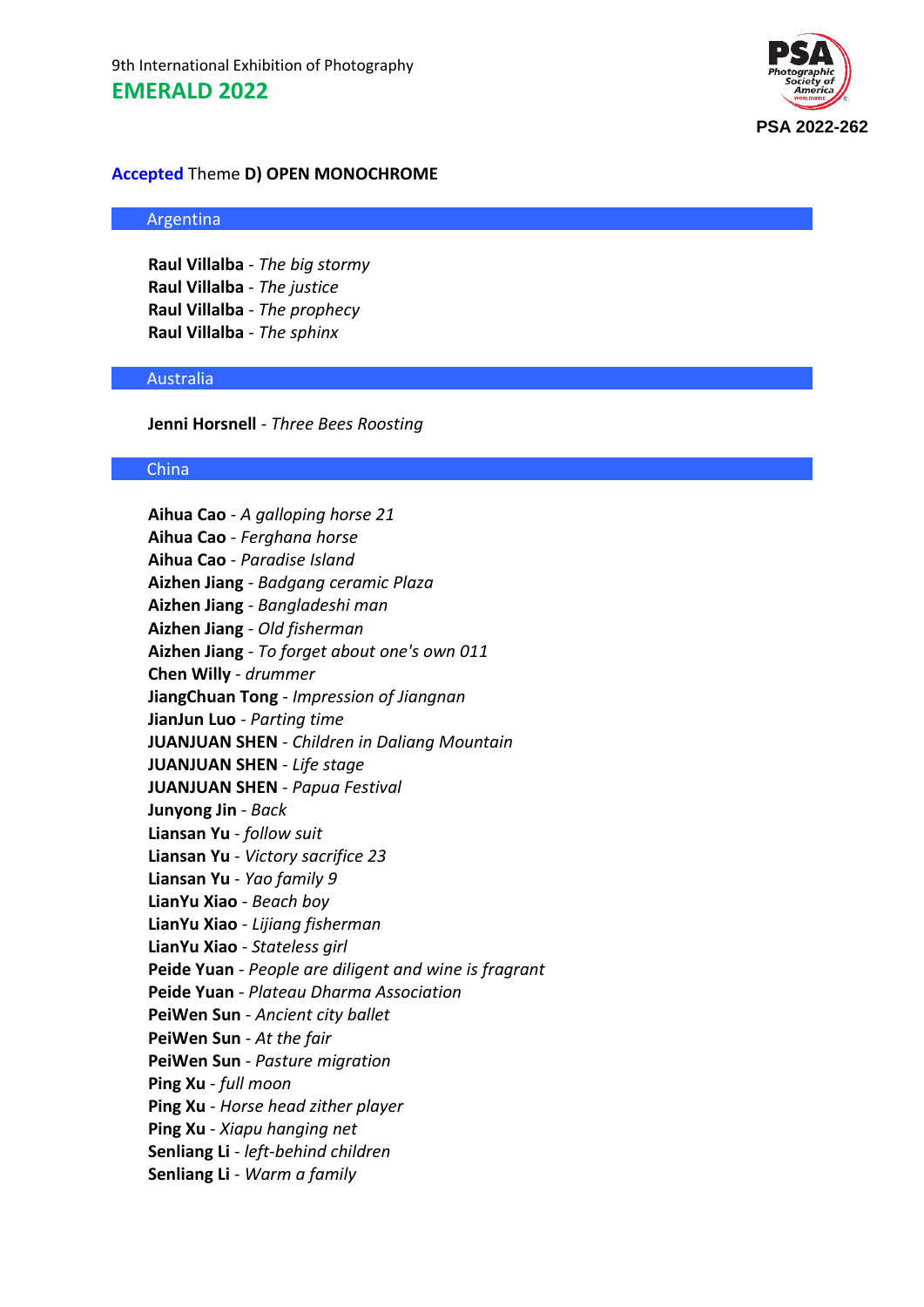9th International Exhibition of Photography **EMERALD 2022**



**ShengHua Yang** - *Beauty in the window* **ShengHua Yang** - *Dream home* **ShengHua Yang** - *Mountain people in XX* **ShengHua Yang** - *ten thousand steeds gallop* **SHIYONG YU** - *beautiful Fenshui* **SHIYONG YU** - *blue and white porcelain* **SHIYONG YU** - *Brazilian woman* **SHIYONG YU** - *Wine Niang* **Weiping Chen** - *Cross Church* **Weiping Chen** - *Light up the heart* **Weiping Chen** - *Morsi boy* **Willy Chen** - *drummer* **XiaoQin Chen** - *Ancient kiln* **XiaoQin Chen** - *Mask play* **XiaoQin Chen** - *South Asian Girl* **XiYu Guo** - *Ancient town past* **XiYu Guo** - *be out of control* **ZunHui Lei** - *Left-behind child* **ZunHui Lei** - *My sister* **ZunHui Lei** - *Pondering stevedore*

### England

**Brian Swinyard** - *Celestial Sky 5* **EILEEN MURRAY** - *Am I nearly there yet* **EILEEN MURRAY** - *Run for cover* **EILEEN MURRAY** - *Scribe* **jennifer margaret webster** - *Two against one* **Richard Luxton** - *Caitlyn*

# Hong Kong

**Arnaldo Paulo Che** - *Happy childhood 20* **Arnaldo Paulo Che** - *Ink dancing 2* **Arnaldo Paulo Che** - *My younger brother 8* **Arnaldo Paulo Che** - *The Goat man 1* **H.W. CHAN** - *Lines Images M40* **H.W. CHAN** - *Stair Step M1* **H.W. CHAN** - *Stair Step M5*

#### Indonesia

**ajar setiadi** - *Alone 3612* **ajar setiadi** - *with my son 9854* **Sutardjo Soeharto** - *Learning together*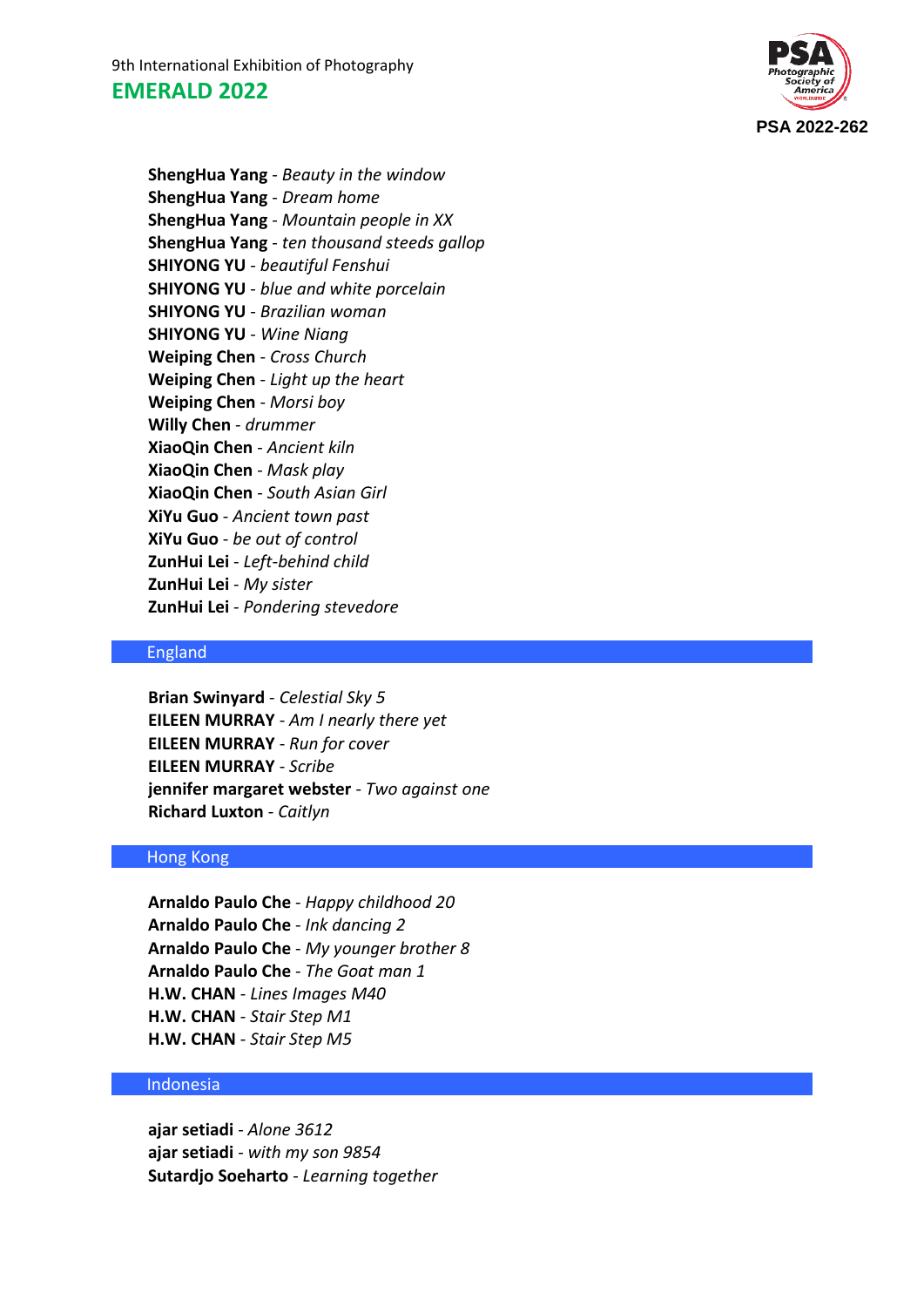9th International Exhibition of Photography **EMERALD 2022**



### **Sutardjo Soeharto** - *The Performer*

#### Italy

**Massimo Tommi** - *Almost Ready* **Massimo Tommi** - *Dubai Downtown View Tw* **Massimo Tommi** - *Enel Department Tr* **Sergio Vaiani** - *FotoEuropea 3*

#### Malta

**Gottfried Catania** - *Canary Wharf Escalators*

#### Poland

**Krzysztof Muskalski** - *Luiza and the dog*

#### Romania

**Radu Stanese** - *Delay*

Saudi Arabia

**Amani Alqahtani** - *Classroom* **Amani Alqahtani** - *Man of Pushkar*

# Serbia

**Borislav Milovanovic** - *Master*

# South Africa

**David Wilson** - *Rhino and Calf* **David Wilson** - *Through The Window*

# South Korea

**Chun Woo Lee** - *An elderly man on a journey* **Chun Woo Lee** - *Old News 01* **Chun Woo Lee** - *Prayer in the temple*

# Spain

**Joan Gil** - *Joana con su gorguera* **Joan Gil** - *Nuria melancholy*